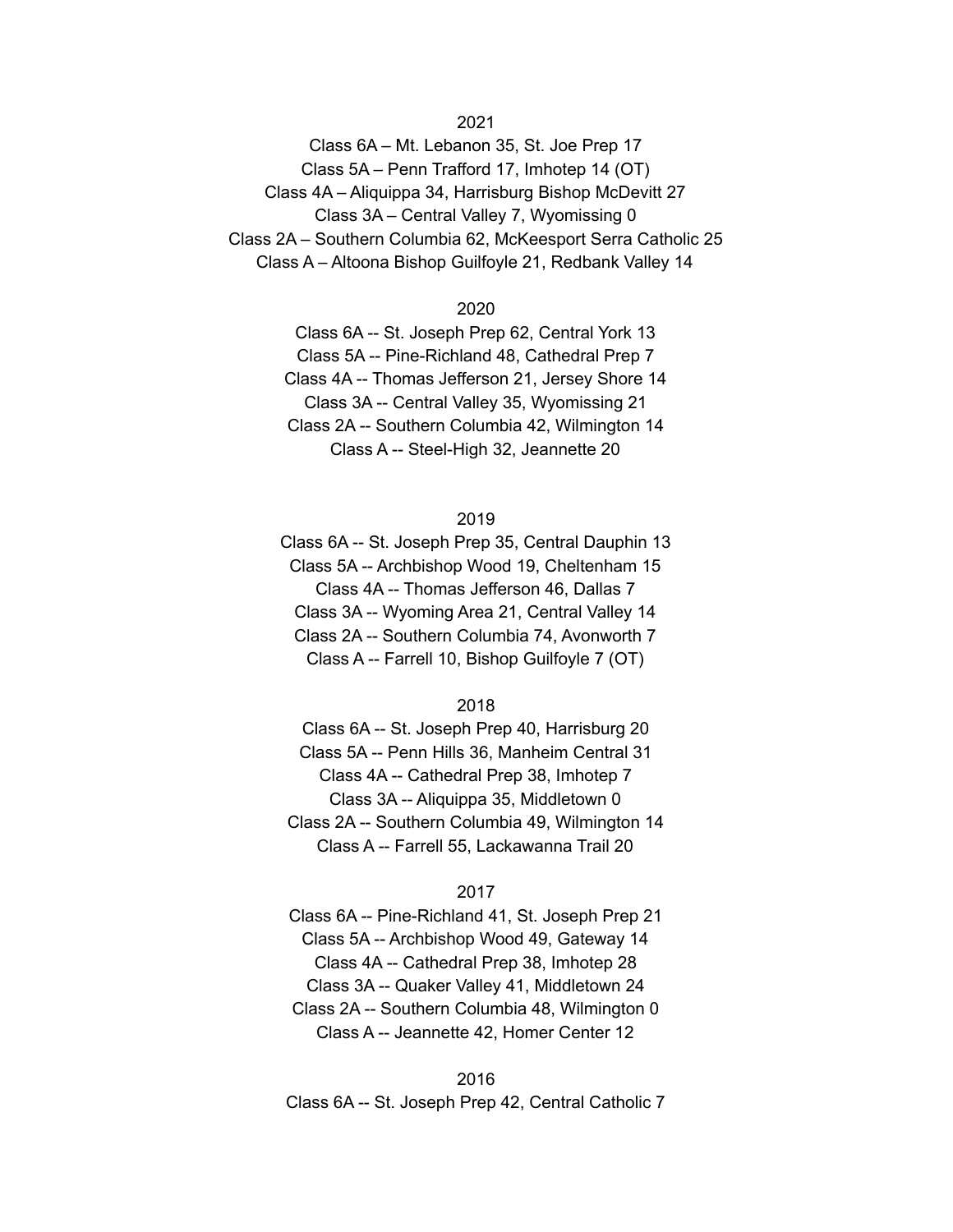Class 5A -- Archbishop Wood 27, Harrisburg 10 Class 4A -- Cathedral Prep 27, Imhotep Charter 20 Class AAA -- Beaver Falls 30, Middletown 13 Class AA -- Steel Valley 49, Southern Columbia 7 Class A-- Bishop Guilfoyle 17, Clairton 0

2015

Class AAAA -- Central Catholic 21, Parkland 18 Class AAA -- Imhotep 40, Cathedral Prep 3 Class AA -- Southern Columbia 49, Aliquippa 14 Class A -- Bishop Guilfoyle 35, Farrell 0

### 2014

Class AAAA -- St. Joseph's Prep 49, Pine-Richland 41 Class AAA -- Archbishop Wood 33, Central Valley 14 Class AA -- South Fayette 28, Dunmore 16 Class A -- Altoona Bishop Guilfoyle 19, Clairton 18

# 2013

Class AAAA -- St. Joe Prep 35, Central Catholic 10 Class AAA -- Archbishop Wood 22, Bishop McDevitt 10 Class AA -- South Fayette 41, Imhotep 0 Class A -- Pittsburgh North Catholic 15, Old Forge 14 (OT)

2012

Class AAAA -- North Allegheny 63, Coatesville 28 Class AAA -- Cathedral Prep 24, Archbishop Wood 14 Class AA -- Wyomissing 17, Aliquippa 14 Class A -- Clairton 20, Dunmore 0

### 2011

Class AAAA -- Central Dauphin 14, North Penn 7 Class AAA -- Archbishop Wood 52, Bishop McDevitt 0 Class AA -- Lancaster Catholic 17, Tyrone 7 Class A -- Clairton 35, Southern Columbia 19

# 2010

Class AAAA -- North Allegheny 21, LaSalle College 0 Class AAA -- Allentown CC 28, Bishop McDevitt 27 Class AA -- West Catholic 50, South Fayette 14 Class A -- Clairton 36, Riverside 30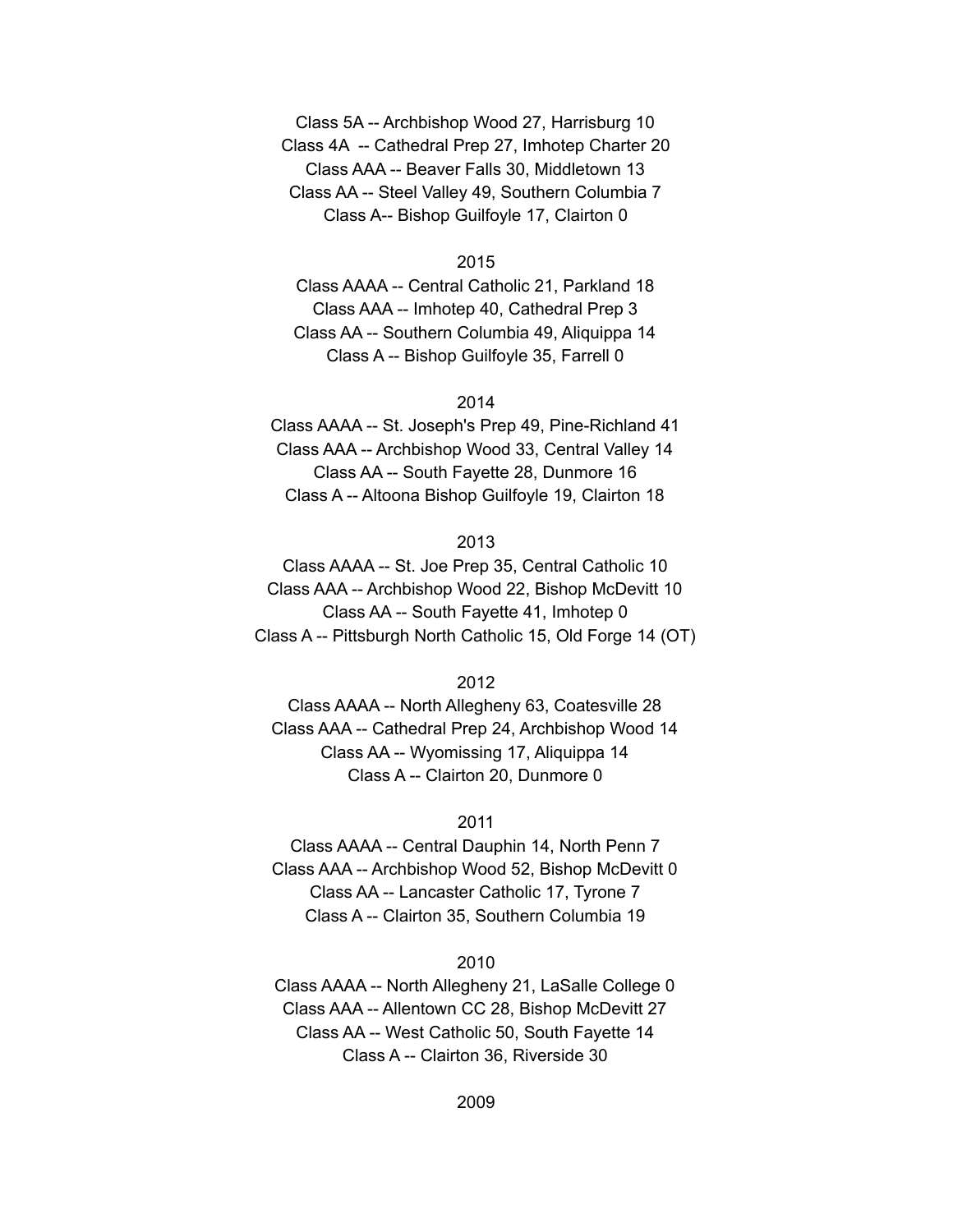Class AAAA -- LaSalle College 24, State College 7 Class AAA -- Selinsgrove 10, Manheim Central 3 Class AA -- Lancaster Catholic 21, Greensburg CC 14 Class A -- Clairton 15, Johnstown Bishop McCort 3

2008

Class AAAA -- Bethlehem Liberty 28, Bethel Park 21 Class AAA -- Thomas Jefferson 34, Archbishop Wood 7 Class AA -- Wilmington 35, Phila. West Catholic 34 (2 OTs) Class A -- Steel-High 35, Clairton 16

2007

Class AAAA -- Pittsburgh Central Catholic 21, Parkland 0 Class AAA -- Thomas Jefferson 28, Garnet Valley 3 Class AA -- Jeannette 49, Dunmore 21 Class A -- Steel-High 34, Serra Catholic 15

2006

Class AAAA -- Upper St. Clair 47, Bethlehem Liberty 13 Class AAA -- General McLane 28, Pottsville 23 Class AA -- Wilson Boro 29, Jeannette 28 Class A -- Southern Columbia 56, West Middlesex 14

2005

Class AAAA -- McKeesport 49, Bethlehem Liberty 10 Class AAA -- Franklin Regional 23, Pottsville 13 Class AA -- South Park 28, Wilson Boro 17 Class A --Southern Columbia 50, Duquesne 19

2004

Class AAAA -- Pittsburgh Central Catholic 49, Neshaminy 14 Class AAA -- Thomas Jefferson 56, Manheim Central 20 Class AA --Lansdale Catholic 40, Grove City 17 Class A -- Southern Columbia 35, Rochester 0

#### 2003

Class AAAA -- North Penn 47, Pittsburgh Central Catholic 10 Class AAA -- Manheim Central 39, Pine Richland 38 (2 OTs) Class AA -- Aliquippa 32, Northern Lehigh 7 Class A -- Southern Columbia 49, Bishop Carroll 20

> 2002 Class AAAA -- Parkland 34, Woodland Hills 12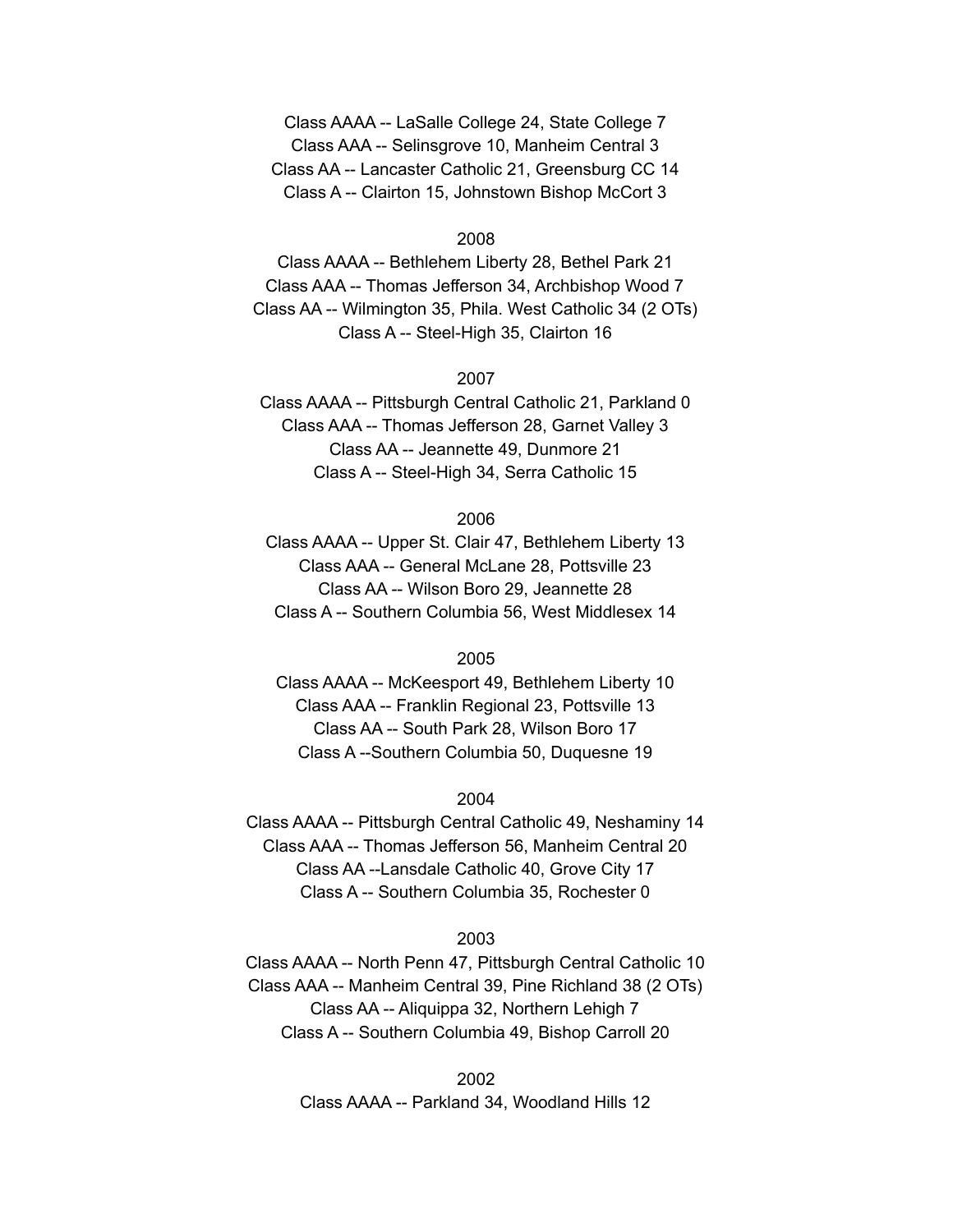Class AAA -- Hopewell 21, Strath Haven 10 Class AA -- Mount Carmel 18, Seton LaSalle 13 Class A -- Southern Columbia 34, Rochester 6

2001

Class AAAA -- Neshaminy 21, Woodland Hills 7 Class AAA -- West Allegheny 28, Strath Haven 13 Class AA -- Washington 21, Pen Argyl 12 Class A -- Rochester 16, Southern Columbia 0

2000

Class AAAA -- Cathedral Prep 41, Central Bucks West 35 Class AAA -- Strath Haven 31, West Allegheny 28 Class AA -- Mount Carmel 26, Aliquippa 6 Class A -- Rochester 22, Southern Columbia 14

1999

Class AAAA -- Central Bucks West 14, Cathedral Prep 13 Class AAA -- Strath Haven 21, West Allegheny 7 Class AA -- Tyrone 13, Mount Carmel 6 Class A -- South Side Beaver 27, Southern Columbia 21

1998

Class AAAA -- Central Bucks West 56, New Castle 7 Class AAA -- Allentown Central Catholic 10, Moon Township 0 Class AA -- Mount Carmel 44, Shadyside Academy 7 Class A -- Rochester 18, Southern Columbia 0

1997

Class AAAA -- Central Bucks West 44, Upper St. Clair 20 Class AAA -- Berwick 17, Pittsburgh Perry 14 Class AA -- South Park 20, South Williamsport 0 Class A -- Sharpsville 10, Riverside 7

1996

Class AAAA -- Downingtown 49, Woodland Hills 14 Class AAA -- Berwick 34, Blackhawk 13 Class AA -- Mount Carmel 25, Tyrone 6 Class A -- Farrell (WPIAL) 14, Southern Columbia 12

1995

Class AAAA -- Penn Hills 35, Lower Dauphin 14 Class AAA -- Berwick 43, Sharon 6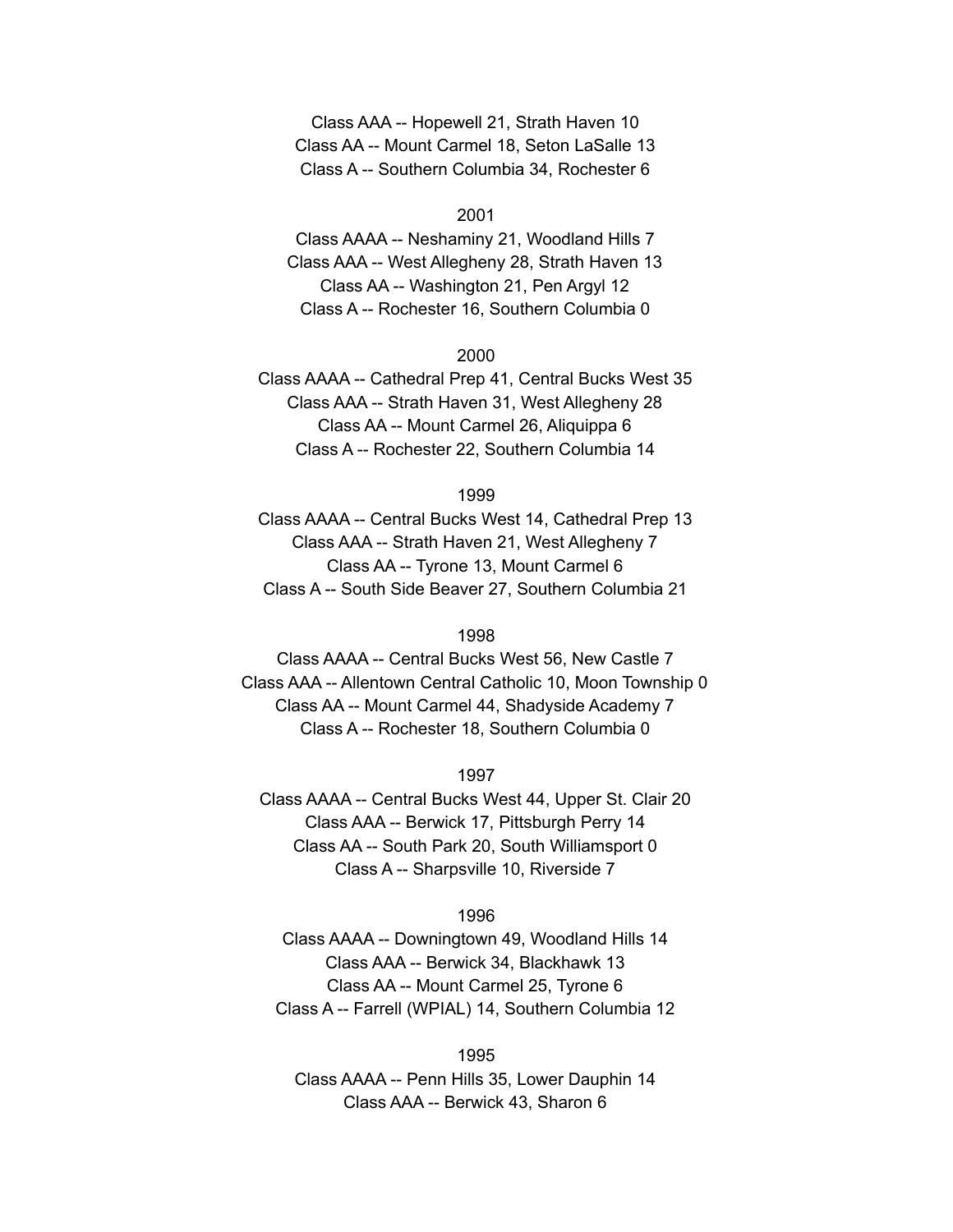Class AA -- Harrisburg Bishop McDevitt 29, Burrell 0 Class A -- Farrell (WPIAL) 6, Southern Columbia 0

1994

Class AAAA -- McKeesport 17, Downingtown 14 Class AAA -- Berwick 27, Sharon 7 Class AA -- Mount Carmel 20, Forest Hills 14 Class A -- Southern Columbia 49, Western Beaver 6

# 1993

Class AAAA -- North Hills 15, Central Bucks West 14 Class AAA -- Allentown Central Catholic 40, Blackhawk 0 Class AA -- Dallas 31, Washington 7 (this is NOT an NFL score) Class A -- Duquesne 24, South Williamsport 21

1992

Class AAAA -- Cumberland Valley 28, Upper St. Clair 12 Class AAA -- Berwick 33, Blackhawk 6 Class AA -- Valley View 21, East Allegheny 13 Class A -- Scotland 24, Smethport 7

1991

Class AAAA -- Central Bucks West 26, Cathedral Prep 14 Class AAA -- Strong Vincent 29, Conestoga Valley 20 Class AA -- Aliquippa 27, Hanover Area 0 Class A -- Schuylkill Haven 28, Rochester 18

1990

Class AAAA -- North Allegheny 21, Ridley Township 14 Class AAA -- Bethlehem Catholic 43, Seton LaSalle 7 Class AA -- Hanover Area 20, Pittsburgh Canevin Catholic 19 Class A -- Marian Catholic 21, Farrell 13

1989

Class AAAA -- Upper St. Clair 12, Wilson 7 Class AAA -- Pittsburgh Perry 20, Berwick 8 Class AA -- Hickory 30, Montoursville 22 Class A -- Dunmore 57, Keystone 18

1988

Class AAAA -- Pittsburgh Central Catholic 14, Cedar Cliff 7 Class AAA -- Berwick 13, Aliquippa 0 Class AA -- Bethlehem Catholic 26, Wilmington 11